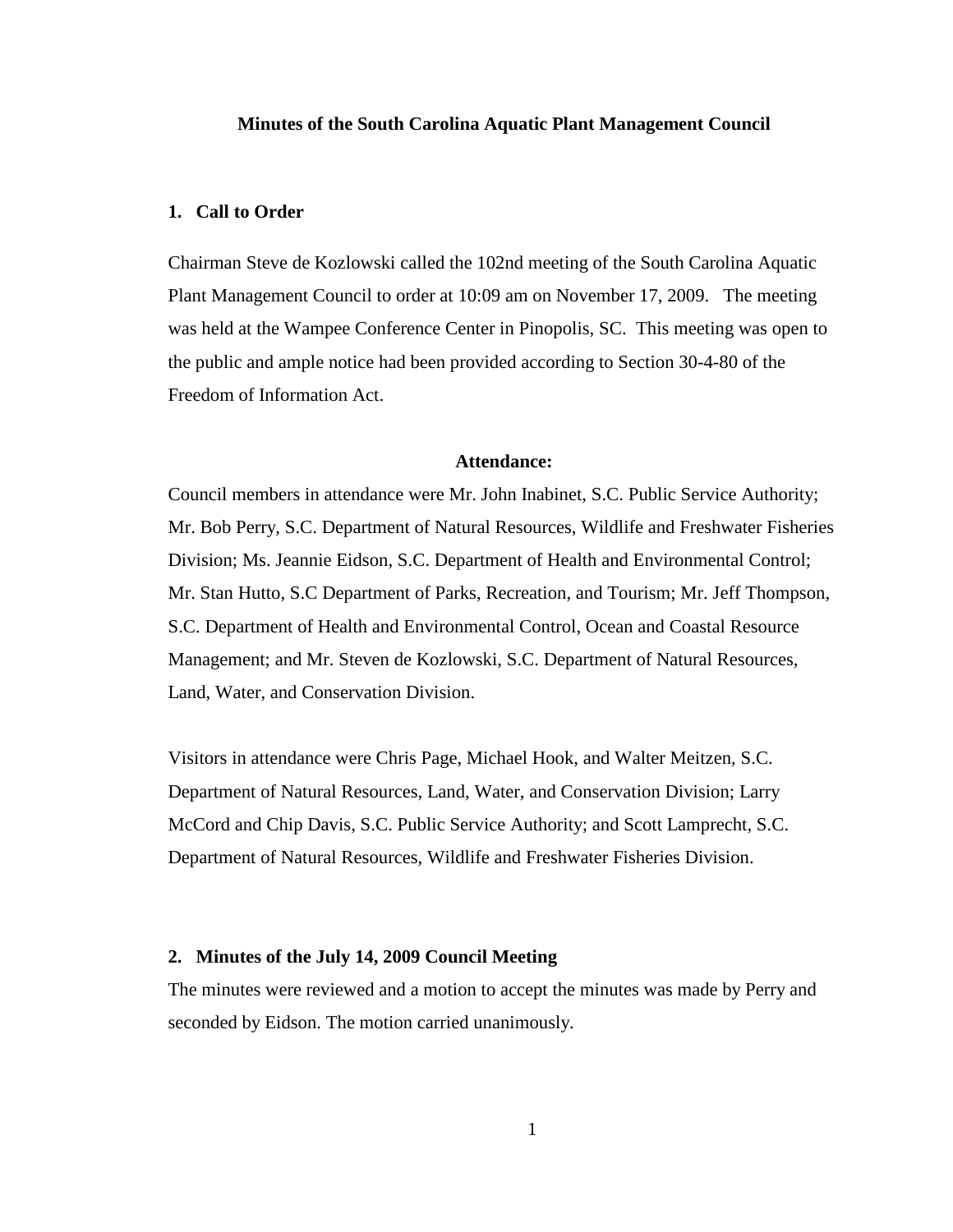#### **3. 2009 Aquatic Nuisance Species Program Control Operations**

Page provided members with a spreadsheet that summarized DNR's aquatic nuisance species (ANS) control operations to date for 2009. Page pointed to successful ANS population reductions as evidenced by the reduction in total treatment acreages. He attributed this reduction to biological controls and the increased efficacy of currently available chemical controls. Page pointed to the total treated acres of Phragmites which was lower relative to past years, some of which was attributed to the lack of funding. He referred specifically to Santee Delta WMA where Phragmites is largely under control and future treatments could be of much smaller scale. He also pointed to the promise of a change in management strategy that includes temporal controls on chemical treatment, inundation, and prescribed fire. De Kozlowski echoed the importance of the new management approaches and added that on a recent visit large numbers of ducks were seen on the property. Page went on with concerns regarding management strategies employed by the U.S. Army Corps of Engineers (USACE) on their dredge spoil sites as they applied to Phragmites; current practices are thought to spread rhizomes and foster further growth. Lamprecht asked if the relatively small number of acres treated this year allowed for a reduction in Phragmites. Page said that reductions were still evident. Page turned to Island Apple Snail (IAS) treatments. He explained that previously employed control strategies may trigger a response in the snails that prevents optimal population control; high rates of copper can cause the snails to close their opercula during the times of highest copper toxicity. He went on to say that a new strategy that decreases copper concentration but increases the duration of exposure has shown promising results. Page also updated the council regarding a recently reached cooperative agreement with Horry County Stormwater Management Program; county staff will provide survey and GIS data support. De Kozlowski pointed out that much of this progress was in response to a letter from the council to the Horry County Administrator. Page went on with an overview of IAS ecology. A discussion concerning retention pond maintenance regulations as they pertained to IAS ensued. Page ended by informing the council of *Hygrophila polysperma* (hygrophila) infestations in Goose Creek Reservoir.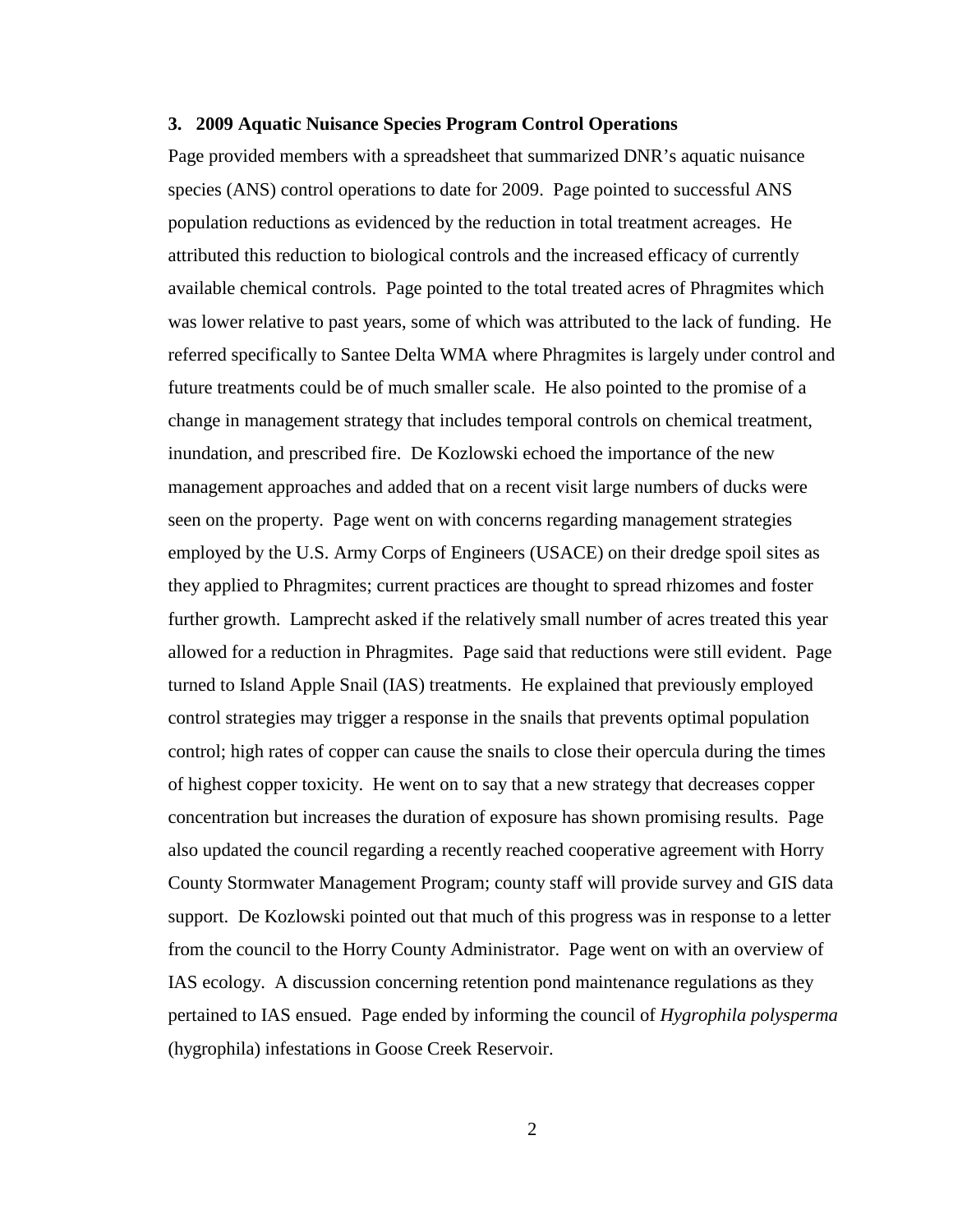McCord gave a PowerPoint presentation on AIS in the Santee Cooper Lake System. He gave an overview of identification, ecology, and treatment of crested floating heart (CFH) and reported that populations are spreading and increasing. Promising control efforts were conducted and true results will be evaluated in the spring. McCord stressed the need for listing CFH as an invasive species and he discussed plans to begin education efforts. A conversation ensued focused on immanent CFH issues including its spread to natural areas beyond the lake; early, worrisome public misinformation and attitudes concerning CFH; and the need for coordinated public education campaigns. McCord turned the conversation to local special interest groups that are working to return hydrilla to the lake system. Also discussed were current regulations regarding private individuals stocking fish in public waters. McCord then discussed the increased populations of the favorable SAV Vallisneria. He mentioned ongoing transplanting efforts and plans to further expand Vallisneria populations by various means. A discussion ensued pertaining to possible natural spreading mechanisms. McCord then turned the discussion to the recent spread of hydrilla. Much of the expansion was focused near impoundments. Hydrilla is starting to out compete native vegetation in several areas. At this point, McCord asked for questions and concluded his summary.

# **4. Hydrilla Expansion on Santee Cooper Lakes, Goose Creek Reservoir, and Lake Greenwood**

Page gave a PowerPoint presentation on hydrilla coverage in Lake Greenwood and Goose Creek Reservoir. He began with a summary of hydrilla populations in Lake Greenwood. Hydrilla has expanded through much of the lower lake. In some areas, acreages have remained the same but density has decreased. Also mentioned was the newly encountered population of Vallisneria. Page touched on the past and future of grass carp stocking. Last year 15 fish were stocked per vegetated acre (approximately 3,300 fish). To continue this management approach for the current 401 acres of hydrilla, approximately 1,000 fish should be stocked to compensate for expected fish mortality (32%) and approximately 2,700 fish should be stocked to compensate for the expansion of hydrilla (180 acres @ 15 fish per vegetated acre). A stocking of 3,700 fish would bring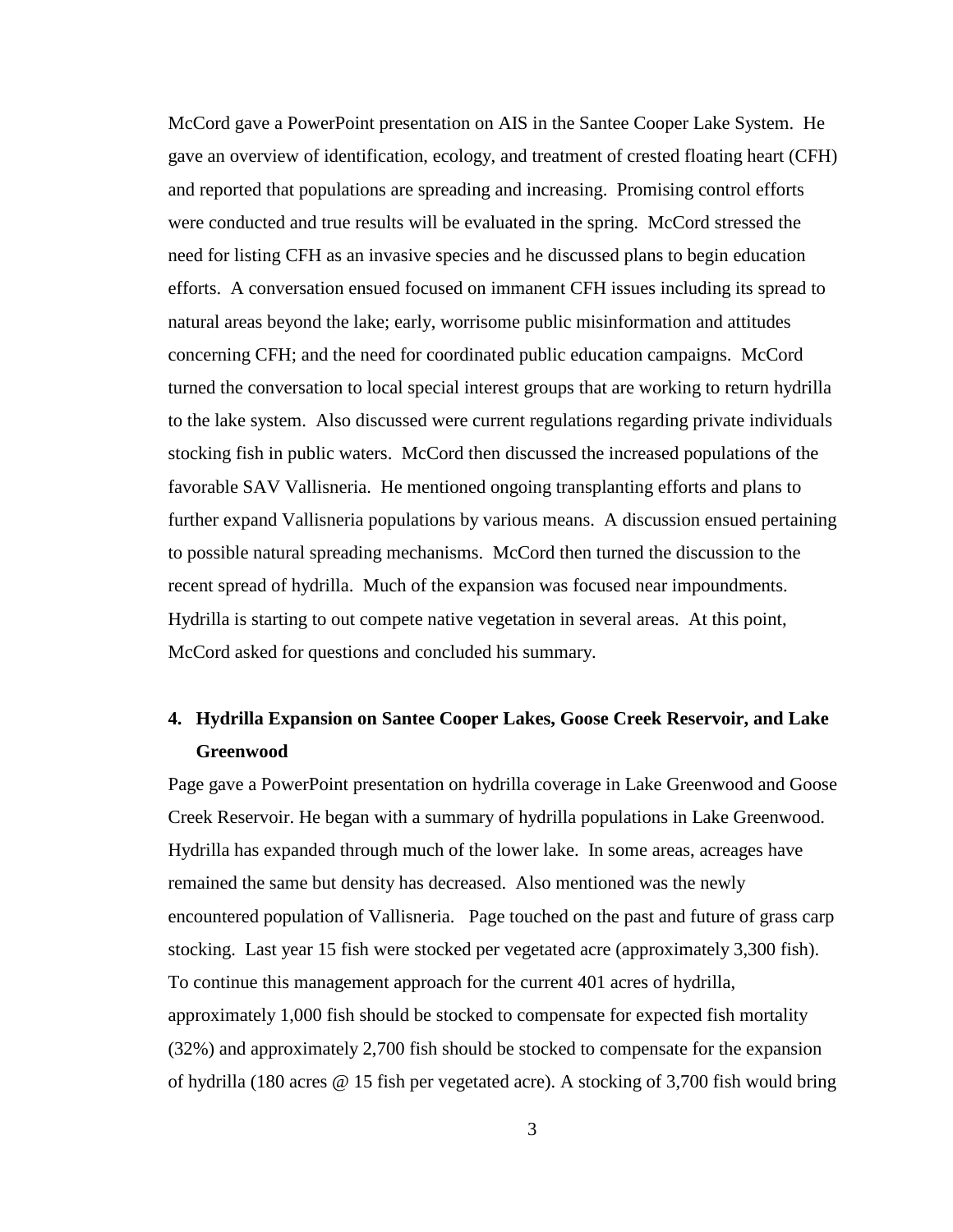the total near a target of 6,015 fish. Inabinet asked how that rate would compare to the 1 carp to 8 surface acres maintenance stocking rate suggested by Dr. Kirk's research. Page said the maintenance rate would be about 1,400 carp. Discussion turned to Goose Creek Reservoir where Page spoke of the decrease in hydrilla over the past year. Though acreages are largely unchanged (140 acres), some areas previously dominated by hydrilla are now dominated by native species. *Hygrophila polysperma* was positively identified through a cooperative effort with DNR ANSP, the USC Herbarium, and the Smithsonian Institute and its presence was reported to the USGS Invasive Species Program. In other areas of the reservoir, nursery areas were brought under considerable control. Anecdotal evidence of grass carp loss to bow hunting was collected from area home owners. Grass Carp regulation/identification signs have been posted at public landings to help curb the loss of grass carp due to bow hunting. To compensate for carp mortality (32% of last year's stocking) and to treat hygrophila (6 acres @ 25 carp per vegetated acre) a total of 870 fish would need to be stocked. De Kozlowski asked about chemical treatments of hygrophila this year and Page informed him that Clearcast and Aquathol K were both used with varying results. A discussion ensued regarding current grass carp stocking theory. The point was made that carp no longer seem to be controlling hydrilla in the Santee Cooper lakes. Lamprecht mentioned and Inabinet continued that carp populations appear to be below maintenance levels there. McCord added that this a critical time in the success of native vegetation in the lakes; if Hydrilla is not controlled soon it will outcompete the natives and the carp numbers that will have to be stocked to control the increased Hydrilla population could have further negative impacts on native vegetation populations. A target of 20,000 carp in the lake system was suggested. McCord added that this level is low enough to prevent negative impacts on native vegetation. Eidson asked how the 20,000 fish compared to the current levels. De Kozlowski pointed to the target of approximately 12,000 fish for this year. Lamprecht added that 20,000 fish target could be considered the minimum target based on the semi-open nature of the system and the apparent loss of maintenance control. Eidson cautioned that a delay should be expected between stocking and control. McCord added that the current plant community structure in the lake should be considered when final numbers are decided. De

4